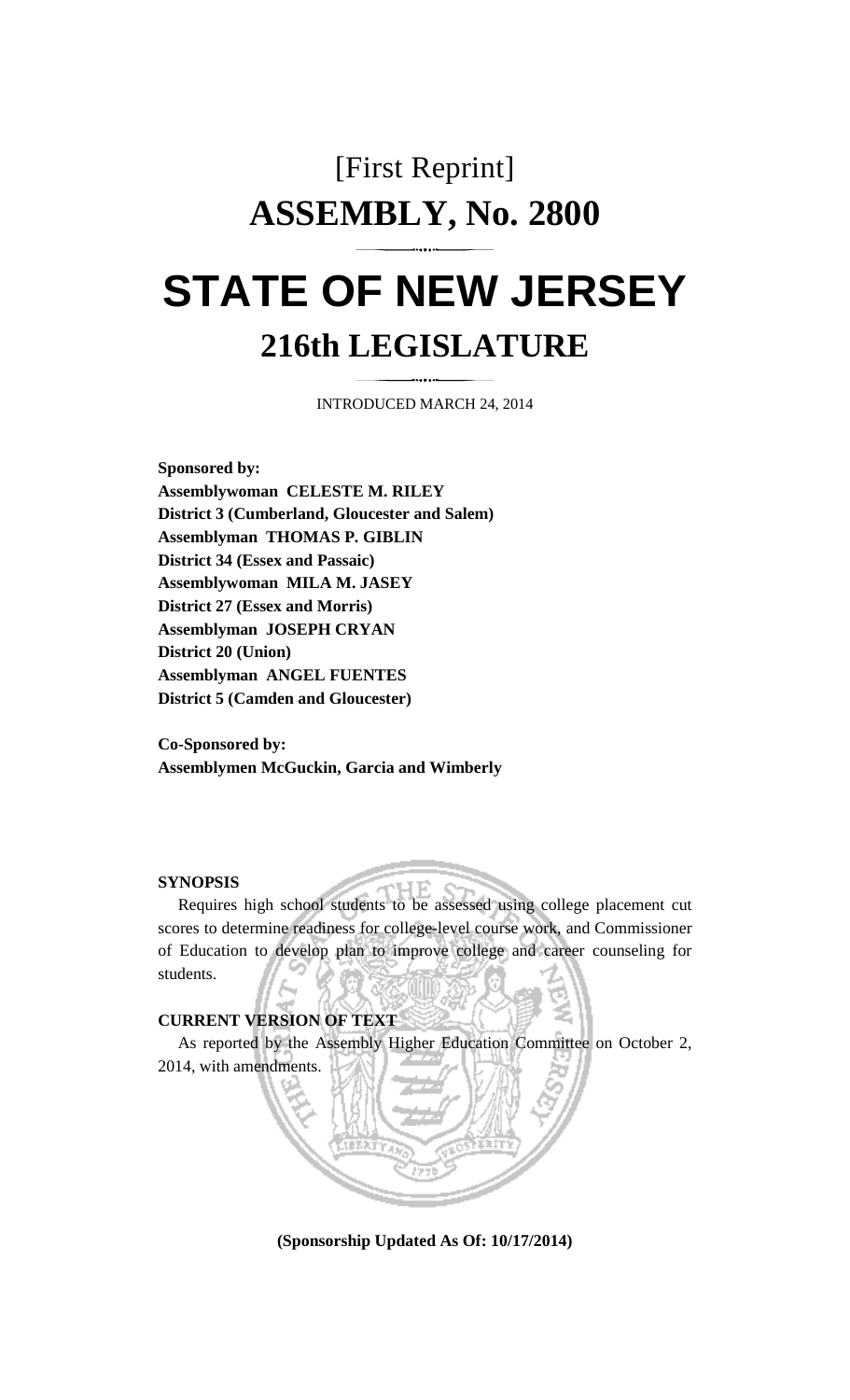1 **AN ACT** concerning high school curriculum requirements and 2 supplementing chapter 7C of Title 18A of the New Jersey 3 Statutes. 4 5 **BE IT ENACTED** *by the Senate and General Assembly of the State*  6 *of New Jersey:* 7 8 1. The Legislature finds and declares that it is the goal of the 9 State that all students achieve competency in Language Arts 10 Literacy and Mathematics by the time of the student's graduation 11 from high school. 12 13 2. a. As used in this section, "cut score" means that a student 14 has achieved one of the following scores in each subject area: 15 (1) in English/Language Arts: 16 (a) a minimum score of 24 on the verbal section of the ACT, 17 (b) a minimum score of 540 on the critical reading section of the 18 SAT, or (c) a score  $\text{I}$  [of advanced proficient] to be determined by the 20 Commissioner of Education<sup>1</sup> on the Language Arts Literacy section 21 of the <sup>1</sup> [High School Proficiency Assessment (HSPA)] Partnership 22 for Assessment of Readiness for College and Careers  $(PARCC)^1$ ; 23 and 24 (2) in Mathematics: 25 (a) a minimum score of 23 on the mathematics section of the 26 ACT, 27 (b) a minimum score of 550 on the mathematics section of the 28 SAT, or 29 (c) a score  ${}^{1}$  [of advanced proficient] to be determined by the 30 Commissioner of Education<sup>1</sup> on the mathematics section of the 31 <sup>1</sup> [High School Proficiency Assessment (HSPA)] Partnership for Assessment of Readiness for College and Careers (PARCC)<sup>1</sup>. 33 b. The State Board of Education shall establish high school 34 curriculum standards that include the following requirements: 35 (1) beginning with the 2015-2016 school year, all public school 36 students shall be assessed using cut scores no later than the 11th 37 grade to determine whether the student is ready for college-level, 38 credit-bearing course work in Language Arts Literacy and 39 Mathematics; 40 (2) the Commissioner of Education, in collaboration with school 41 districts and the county colleges, shall develop and implement by 42 the 2016-2017 school year, transition courses or other instructional 43 opportunities to be provided in the 12th grade to students who have 44 not achieved college and career readiness by the end of the 11th

 **Matter underlined thus is new matter.** 

 **Matter enclosed in superscript numerals has been adopted as follows: 1 Assembly AHI committee amendments adopted October 2, 2014.** 

**EXPLANATION – Matter enclosed in bold-faced brackets** [**thus**] **in the above bill is not enacted and is intended to be omitted in the law.**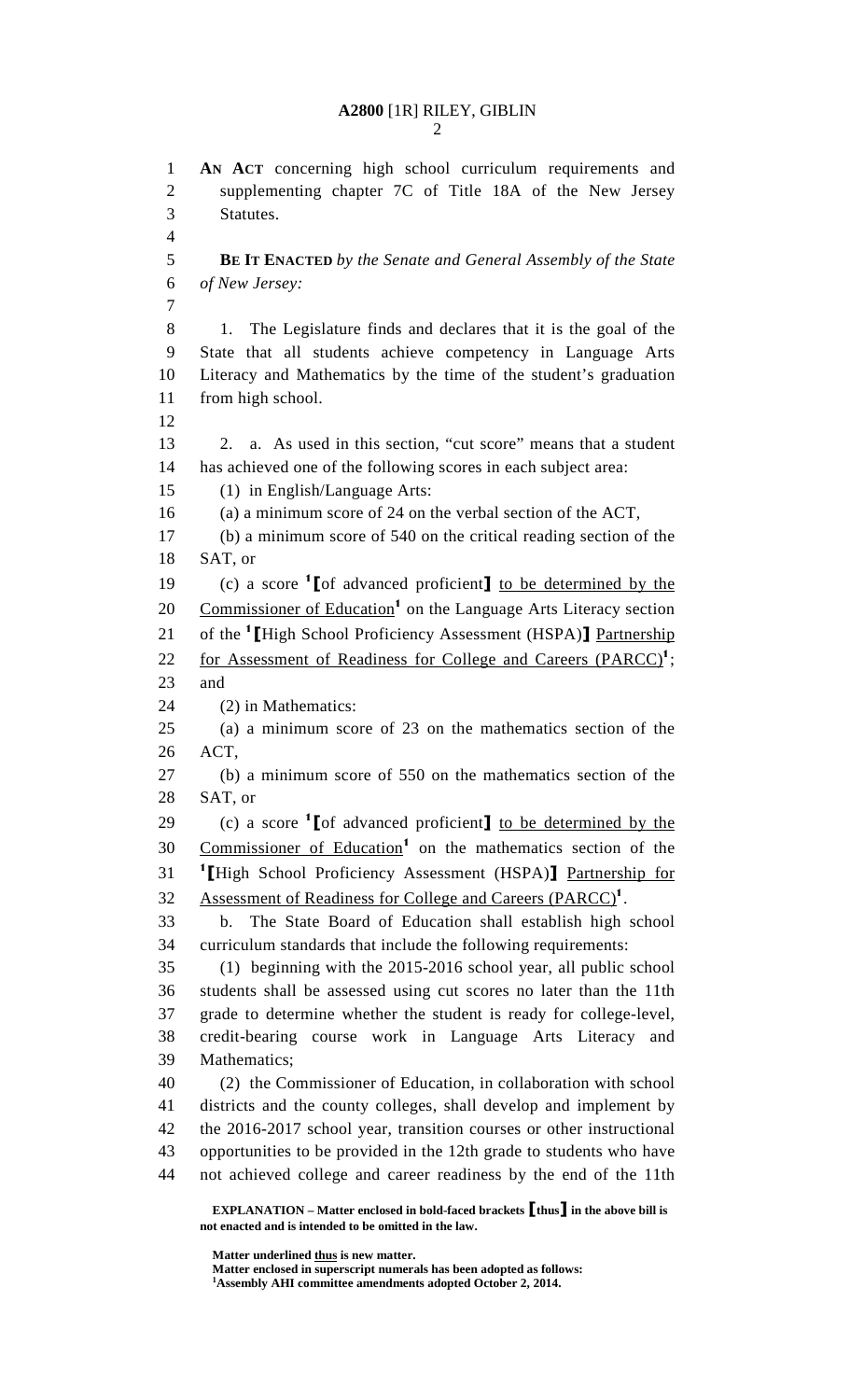3

1 grade. The implementation of the transition courses required 2 pursuant to this paragraph shall include an assessment or 3 reassessment of the student after completion of the course, and may 4 not preclude or replace enrollment in a course otherwise required 5 for graduation from high school.

6 c. A student who successfully completes a transition course 7 shall not be required to take a college placement test upon 8 enrollment in a college or university and shall be enrolled in credit-9 bearing course-work. A college or university may require a student 10 who fails to successfully complete a transition course to take a 11 college placement test upon enrollment and to delay the student's 12 enrollment in credit-bearing coursework until the student 13 demonstrates the skill levels required to pursue courses for credit.

14

15 3. The Commissioner of Education, in collaboration with the 16 Secretary of Higher Education and school districts, shall study the 17 development, content, and implementation of the transition courses 18 required pursuant to paragraph (2) of subsection b. of section 2 of 19 this act. The study shall include the alignment of the transition 20 courses to the Common Core State Standards and whether the 21 courses should be considered to meet high school graduation 22 standards. The study shall also determine the appropriate 23 assessment to be used to determine college and career readiness and 24 how a student's level of readiness will be reflected on the high 25 school transcript.

26 A report on the study shall be submitted to the Governor, and to 27 the Senate Higher Education and Education Committees and the 28 General Assembly Higher Education and Education Committees, or 29 their successor committees.

30

31 4. On or before December 1, 2015, the Commissioner of 32 Education shall report to the Governor, and to the Legislature 33 pursuant to section 2 of P.L.1991, c.164 (C.52:14-19.1), concerning 34 the feasibility of the award of a State endorsed high school diploma 35 regardless of whether a student has completed the minimum number 36 of required credits or four years of high school if:

37 a. the student is assessed as college and career ready pursuant 38 to subsection b. of section 2 of this act; and

39 b. successfully completes any graduation assessment 40 requirements established by the State board.

41

42 5. a. The Commissioner of Education shall develop a plan, in 43 consultation with the Secretary of Higher Education, to improve 44 college and career counseling that is provided to students in middle 45 and high schools.

46 b. The plan developed pursuant to subsection a. of this section 47 shall include: